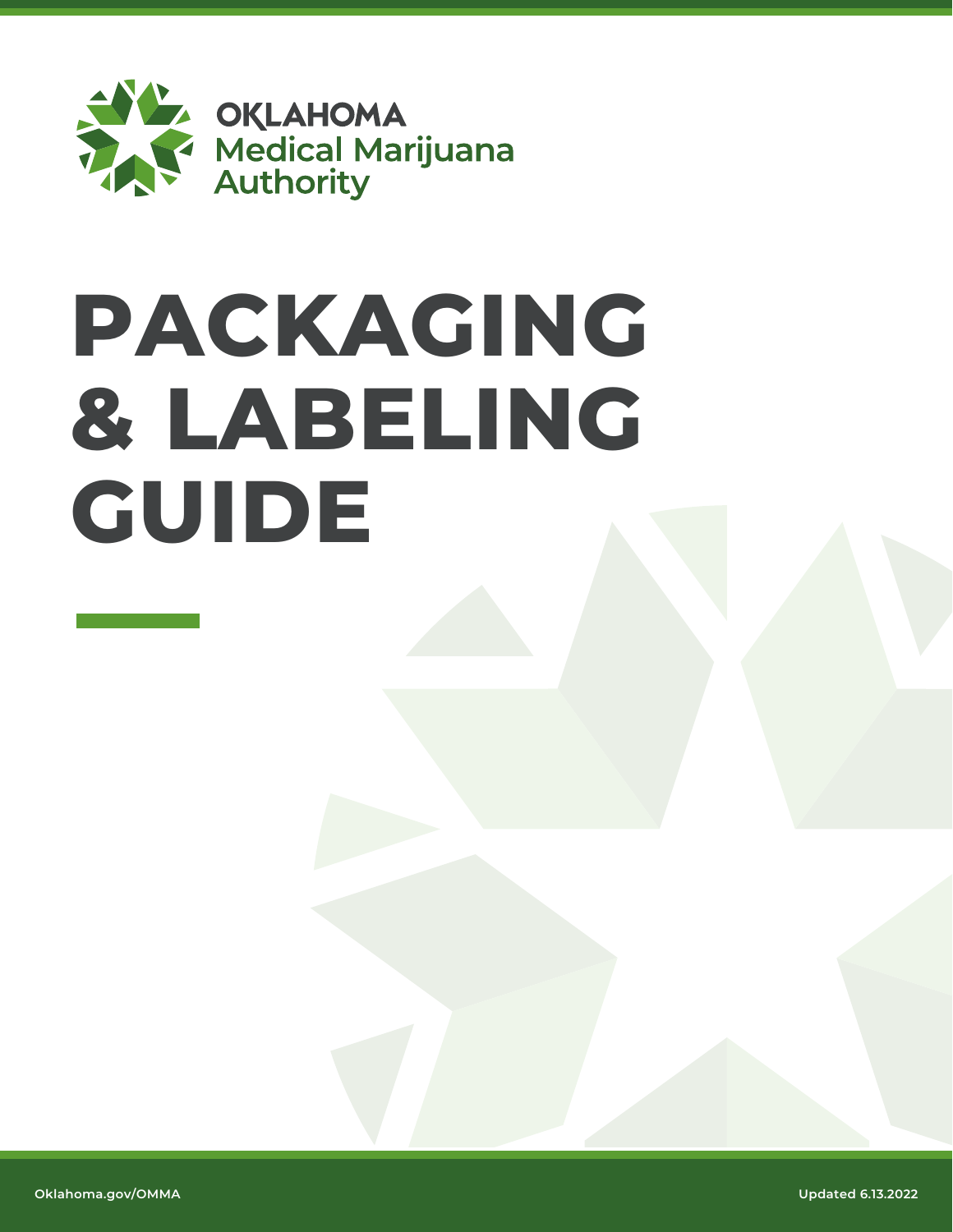## **INTRODUCTION**

This guide is intended to provide information regarding the labeling and packaging of medical marijuana and medical marijuana products. Proper labeling and packaging ensures consumers are informed about what they are purchasing and helps to prevent unintended use. The information provided in this guide does not, and is not intended to, constitute legal advice; instead, all information in this guide is for general informational purposes only. Readers of this guide should contact their attorney to obtain advice with respect to any particular facts or circumstances. The information provided in this guide may be subject to change.

Please note that business licensees involved in the packaging and labeling of food containing medical marijuana may also need to comply with other laws relating to the manufacturing, handling, labeling, and/or packaging of food. This may include, but is not limited to, the following:

- **•** [63 O.S. § 1-1101 et seq.](https://www.ok.gov/health2/documents/63-1-1101.pdf)
- **•** [OAC 310:257](https://www.ok.gov/health2/documents/CPD-OSDH%20257%20FDA2009%20Finalized%208-31-11.pdf) (Food Establishments)
- **•** [OAC 310:260](https://www.ok.gov/health2/documents/Water%20Vending260.pdf) (Good Manufacturing Practice Regulations)

Laws that govern OMMA's labeling and packaging requirements include the following:

- **•** [63 O.S. § 420 et. seq](https://www.oscn.net/applications/oscn/DeliverDocument.asp?CiteID=483199)
- **•** [63 O.S. § 427.1 et seq.](https://www.oscn.net/applications/oscn/DeliverDocument.asp?CiteID=485981)
- **•** [OAC 310:681](https://oklahoma.gov/content/dam/ok/en/omma/docs/rules/rules-table/2021.11.23_OSDH681_OMMARulesChapterAsAmended.pdf)

**This guide is intended to help explain OMMA packaging and labeling rules. However, licensees should not rely on this document as a replacement for reading and understanding OMMA rules.**

### **TABLE OF CONTENTS**

This publication was issued by the Oklahoma State Department of Health (OSDH), an equal opportunity employer and provider. A digital file has been deposited with the Publications Clearinghouse of the Oklahoma Department of Libraries in compliance with section 3-114 of Title 65 of the Oklahoma Statutes and is available for download at documents.ok.gov. | Issued June 2022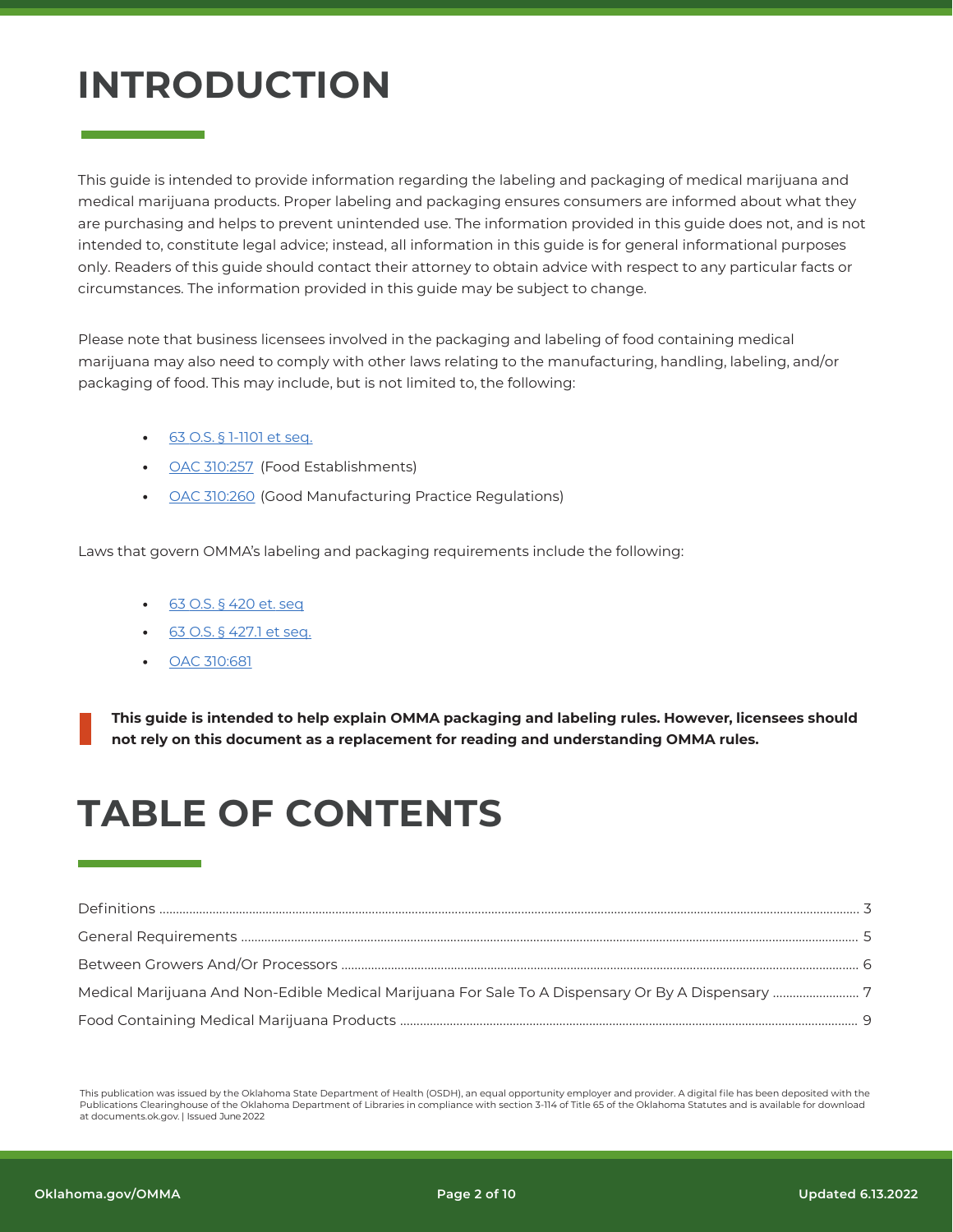### **DEFINITIONS**

#### **Advertising**

The act of providing consideration for the publication, dissemination, solicitation, or circulation of visual, oral, or written communication to induce directly or indirectly any person to patronize a particular medical marijuana business or to purchase any particular medical marijuana or medical marijuana products. "Advertising" includes marketing but does not include packaging and labeling.

#### **Batch Number**

A unique numeric or alphanumeric identifier assigned prior to any testing to allow for inventory tracking and traceability.

#### **Child-Resistant**

Packaging that is: (A) Designed or constructed to be significantly difficult for children under five (5) years of age to open and not difficult for normal adults to use properly as defined by 16 CFR § 1700.15 (1995) and 16 CFR § 1700.20 (1995); (B) Opaque so that the outermost packaging does not allow the product to be seen without opening the packaging material; and (C) Resealable to maintain its child-resistant effectiveness for multiple openings for any product intended for more than a single use or containing multiple servings.

#### **Food**

Has the same meaning as set forth in 63 O.S. § 1-1101 ('food' means (1) articles used for food or drink for man, (2) chewing gum, and (3) articles used for components of any such article) and set forth in the Oklahoma Administrative Code ("OAC") OAC 310:257-1-2 and OAC 310:260-1-6 ("'food' means any raw, cooked, or processed edible substance, ice, beverage or ingredient used or intended for use or for sale in whole or in part for human consumption").

#### **Harvest Batch**

Means a specifically identified quantity of usable medical marijuana not to exceed harvest batch sizes allowable under OAC 310:681-8-1(b), that is uniform in strain, cultivated utilizing the same cultivation practices, harvested at the same time from the same location, and dried or cured under uniform conditions.

#### **Label**

Carries the same definition as set forth in 63 O.S. § 1-1101 and means a display of written, printed, or graphic matter upon the immediate container of any article; and a requirement made by or under authority of this article that any word, statement, or other information appearing on the label shall not be considered to be complied with unless such word, statement, or other information also appears on the outside container or wrapper, if there be any, of the retail package of such article, or is easily legible through the outside container or wrapper.

#### **Lot**

The food produced during a period of time indicated by a specific code.

#### **Medical Marijuana**

Marijuana that is grown, processed, dispensed, tested, possessed, or used for a medical purpose.

#### **Medical Marijuana Concentrate**

A substance obtained by separating cannabinoids from any part of the marijuana plant by physical or chemical means, so as to deliver a product with a cannabinoid concentration greater than the raw plant material from which it is derived. Categories of concentrate include water-based medical marijuana concentrate, food-based medical marijuana concentrate, solvent-based concentrate, and heat- or pressure-based medical marijuana concentrate as those terms are defined in the Oklahoma Medical Marijuana and Patient Protection Act, 63 O.S. § 427.1 et seq.

#### **Medical Marijuana Product**

A product that contains cannabinoids that have been extracted from plant material or the resin therefrom by physical or chemical means and is intended for administration to a licensed patient, including but not limited to concentrates, oils, tinctures, edibles, pills, topical forms, gels, creams, and other derivative forms, except that this term does not include live plant forms.

#### **Oklahoma Uniform Symbol or Universal Symbol**

The image, established by the Department and made available to commercial licensees through the OMMA website, which indicates the package contains medical marijuana or medical marijuana products with THC and must be printed at least one-half inch in size by one-half inch in size in the color designated by the Department.

#### **Package or Packaging**

Means any container or wrapper that a medical marijuana business may use for enclosing or containing medical marijuana or medical marijuana products, except that "package" or "packaging" shall not include any carry-out bag or other similar container.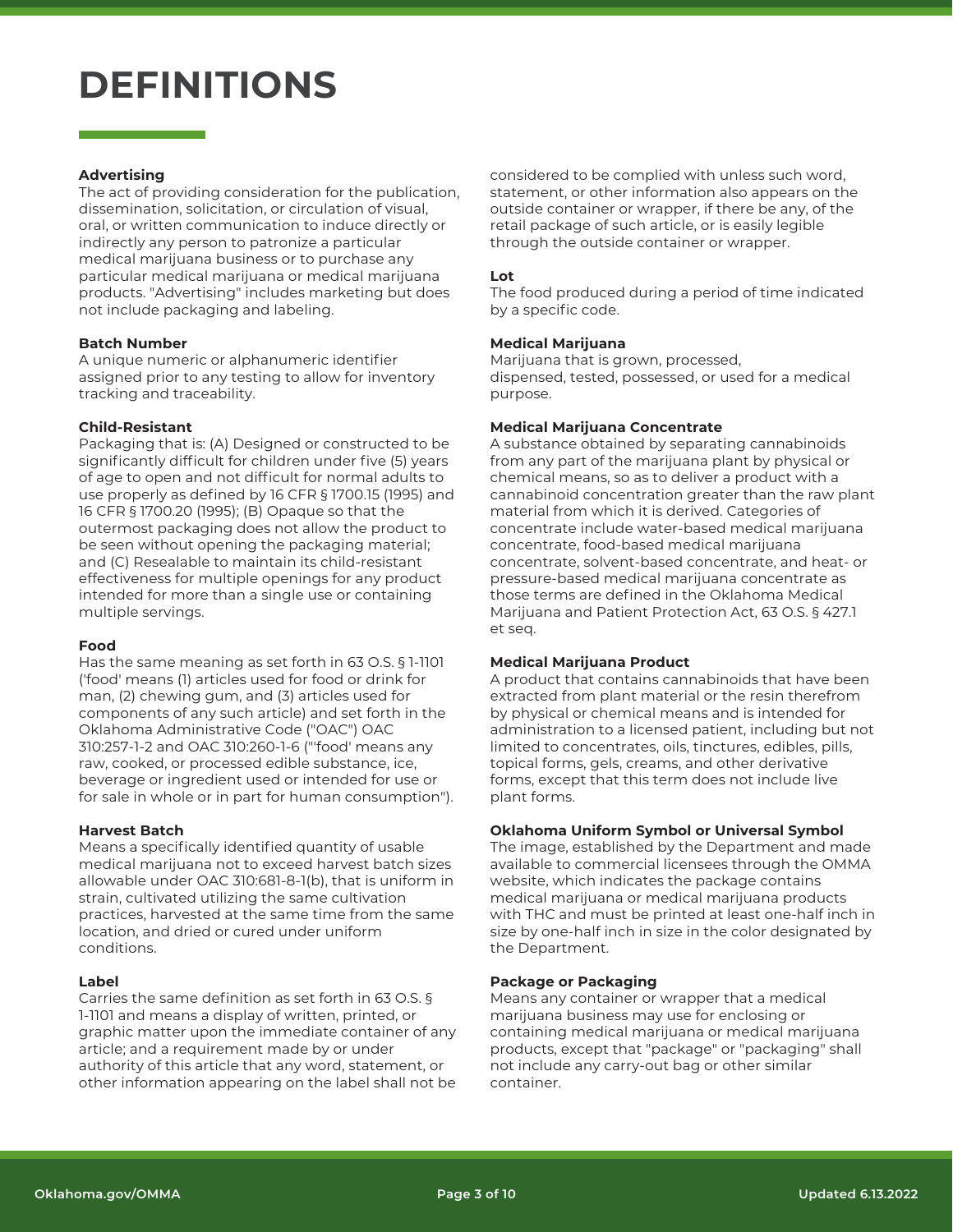#### **Principal Display Panel**

Means the part of a label that is most likely to be displayed, presented, shown, or examined under customary conditions of display for retail sale.

#### **Production Batch**

Means (A) Any amount of medical marijuana concentrate or nonliquid medical marijuana products, not to exceed production batch sizes allowable under OAC 310:681-8-1(b), of the same category and produced using the same extraction methods, standard operating procedures, and an identical group of harvest batch of medical marijuana; and (B) Any amount of finished medical marijuana product, not to exceed production batch sizes allowable under OAC 310:681-8-1(b), of the same exact type, produced using the same ingredients, standard operating procedures, and same production batch of medical marijuana concentrate or same harvest batch of medical marijuana.

#### **Strain**

Means the name given to a particular variety of medical marijuana that is based on a combination of factors which may include, but is not limited to, botanical lineage, appearance, chemical profile, and accompanying effects. An example of a "strain" would be "OG Kush" or "Pineapple Express."

#### **Terpenoids**

Means isoprenes that are the aromatic compounds found in cannabis, including, but not limited to: limonene, myrcene, pinene, linalool, eucalyptol, Δ-terpinene, ß-caryophyllene, caryophyllene oxide, nerolidol and phytol.

#### **THC**

Means tetrahydrocannabinol, which is the primary psychotropic cannabinoid formed by decarboxylation of naturally testrahydrocannabinolic acid, which generally occurs by exposure to heat.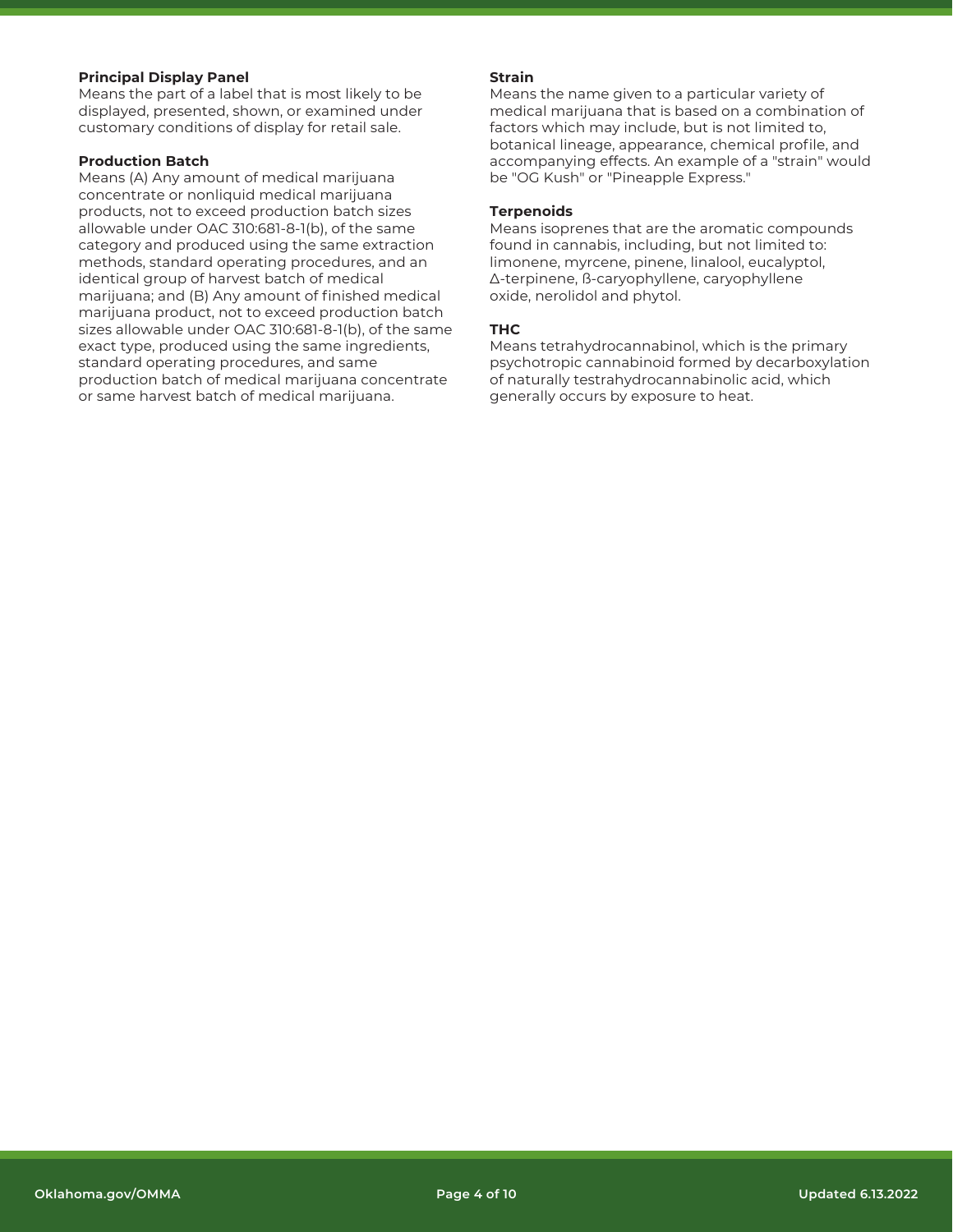### **GENERAL REQUIREMENTS**

#### **PACKAGING & LABELS**

This section is in reference to medical marijuana and medical marijuana products being transfered to and/or by a dispensary. Commercial licensees shall not sell, distribute, or otherwise transfer medical marijuana and medical marijuana products that are not packaged and labeled in accordance with the Oklahoma Medical Marijuana and Patient Protection Act, 63 O.S. § 427.1 et seq., and these Rules. **Dispensaries shall refuse to accept or shall return to the licensee transferring medical marijuana or medical marijuana products to the dispensary, any medical marijuana or medical marijuana products that are not packaged and labeled in accordance with the Oklahoma Medical Marijuana and Patient Protection Act, 63 O.S. § 427.1 et seq., and these Rules (OAC 310:681).**

- Labels, packages, and containers shall not be attractive **•** to minors and shall not contain any content that reasonably appears to target children, including toys, cartoon characters, and similar images. Packages should be designed to minimize appeal to children and shall not depict images other than the business name logo of the medical marijuana producer and image of the product.
- Packaging must contain a label that reads: "Keep out of reach of children." **•**
- All medical marijuana and medical marijuana products **•** must be packaged in child-resistant containers at the point of sale or other transfer to a patient, a patient's parent or legal guardian if patient is a minor, or a caregiver.
- Label must contain a warning that states "Women **•** should not use marijuana or medical marijuana products during pregnancy because of the risk of birth defects."
- Packages and labels shall not contain any deceptive, false or misleading statements. For details, see OAC 310:681-7-1(d)(5). **•**
- No medical marijuana or medical marijuana products **•** shall be intentionally or knowingly packaged or labeled so as to cause a reasonable patient confusion as to whether the medical marijuana or medical marijuana product is a trademarked product.
- No medical marijuana or medical marijuana products shall be packaged or labeled in a manner that violates **•**

any federal trademark law or regulation.

- **•** Packages and labels shall not make any claims or statements that the medical marijuana or medical marijuana products provide health or physical benefits to the patient.
- **•** Packages and labels shall not contain the logo of the Oklahoma State Department of Health or the Oklahoma Medical Marijuana Authority.
- **•** Packages and labels shall not contain any universal symbols from another state, any statements that the medical marijuana was grown in another state, or any depictions, symbols, or other information that could cause a reasonable patient to be confused as to the state of origin of the medical marijuana or medical marijuana product.
- **•** Labels shall be designed and applied in a manner that does not cause patient confusion regarding the package's contents, potency, or other required information. In the event that any package or immediate container of medical marijuana or medical marijuana product is relabeled, all prior labels must be removed in entirety prior to the new label being applied. Covering an initial label with an updated label is prohibited.
- **•** All packaging and labeling must contain current and accurate information on file with the Authority, including, but not limited to, the licensee's legal name, trade name, and license number.

#### **ADVERTISING**

Commercial licensees shall not engage in, circulate, or otherwise cause the dissemination of advertising that contains any materials prohibited under Oklahoma law and these rules. Advertising for medical marijuana and medical marijuana products shall not contain any statements, illustrations, or other material that:

- **•** Is deceptive, false, or misleading.
- Represents that a licensee is engaged in medical **•** marijuana commercial services for which the licensee is not licensed.
- Promotes overconsumption.
- Represents that the use of marijuana has curative or **•** therapeutic effects.
- Depicts a child or other person under legal age **•** consuming marijuana.
- Depicts objects such as toys, cartoons, cartoon **•** characters, or similar images, which suggest the presence of a child, or any other depiction designed in any manner to be especially appealing to children or other persons under legal age to consume marijuana.
- Has any manner or design that would be especially appealing to children or other persons under eighteen (18) years of age. **•**
- Could cause a reasonable patient to believe the medical **•** marijuana was grown in another state or to be confused as to the state of origin of the medical marijuana or medical marijuana product.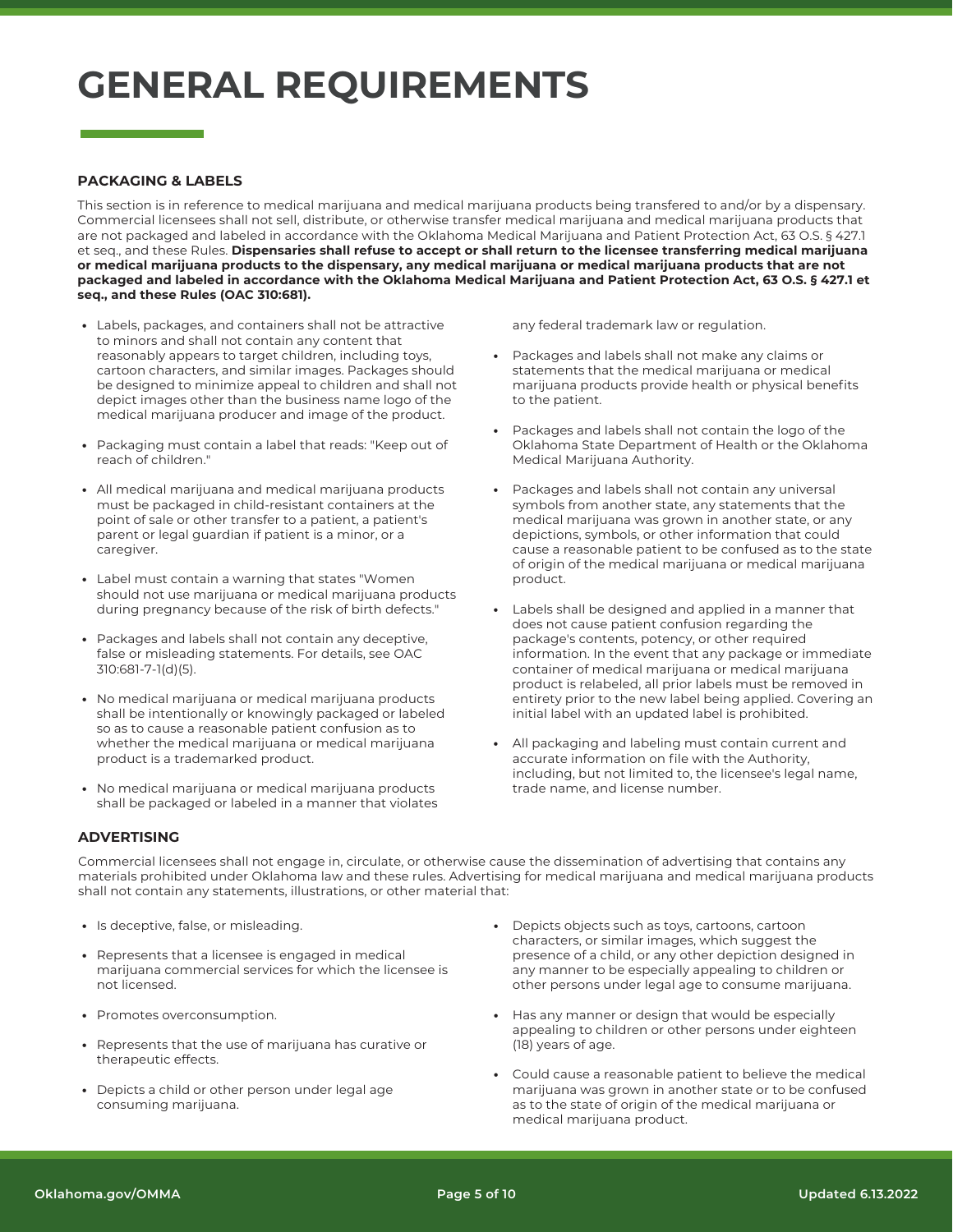### **BETWEEN GROWERS AND/OR PROCESSORS**

#### **REQUIRED INFORMATION**

All medical marijuana and medical marijuana products sold or otherwise transferred between growers and/or processors shall be labeled and the label shall contain, at a minimum, the following information:

- Name and license number of the grower or processor who is selling or otherwise transferring the medical marijuana or medical marijuana product. **•**
- The batch number of the medical marijuana or medical marijuana product. **•**
- Date of harvest or production. **•**
- A statement that the medical marijuana or **•** medical marijuana products have passed testing or statement that the medical marijuana failed testing and is being transferred to a processor for purposes of remediation.

#### **STORAGE REQUIREMENTS**

- **•** Growers and processors shall store medical marijuana and medical marijuana products under conditions and in a manner that protects the medical marijuana and medical marijuana products from physical and microbial contamination and deterioration.
- **•** When not in use, medical marijuana and medical marijuana products shall be stored in receptacles that are capable of being fully closed and sealed and are kept fully closed and sealed.

**Note: QR codes, websites and other methods that separate the information from the product are not acceptable types of supplemental labeling.**

#### **According to House Bill 3019, as of Nov. 1, 2022:**

• Concentrates must have required labeling before transfer.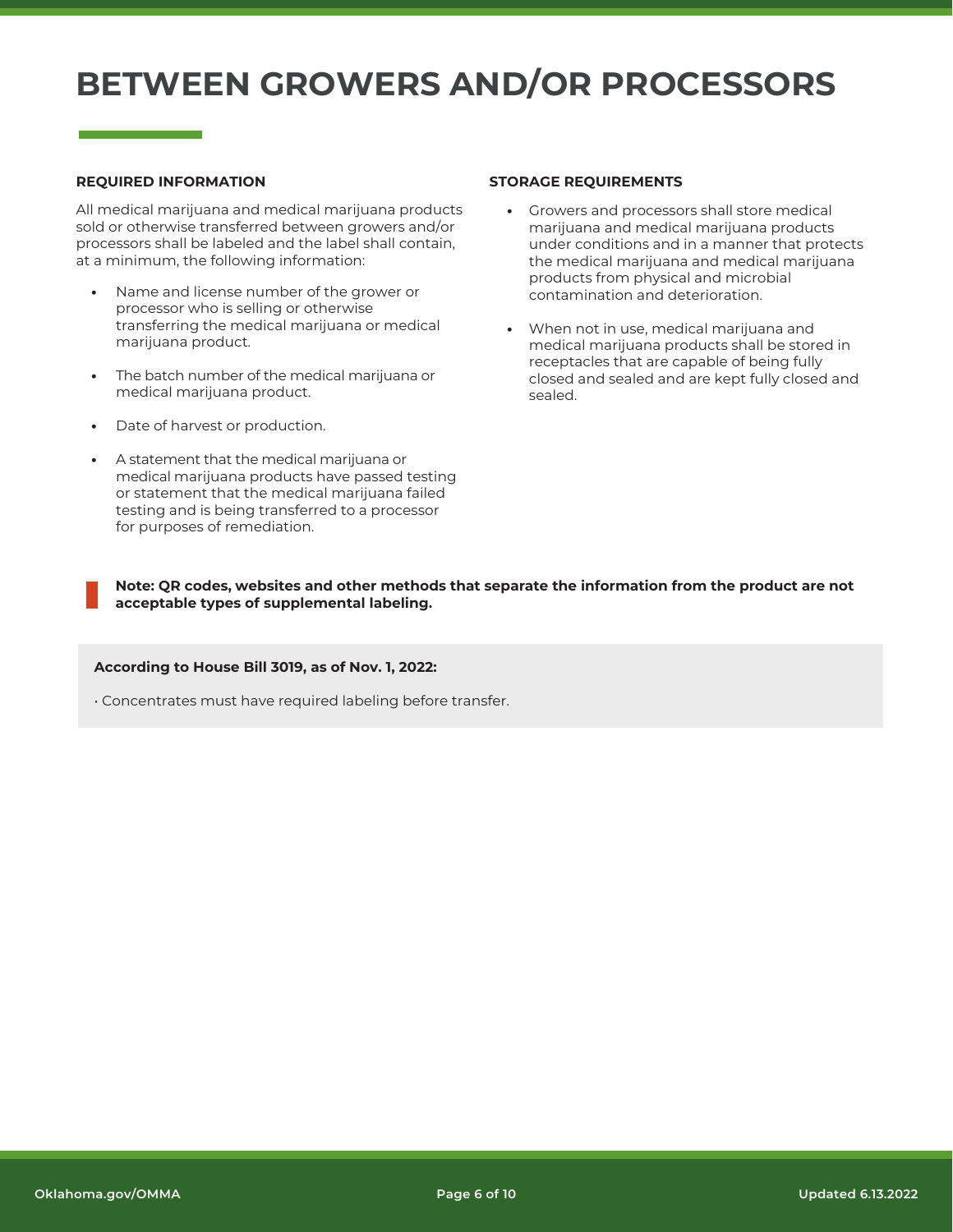### **MEDICAL MARIJUANA AND NON-EDIBLE MEDICAL MARIJUANA FOR SALE TO A DISPENSARY OR BY A DISPENSARY**

#### **Principal display panel**

The part of a label that is most likely to be displayed, presented, shown, or examined under customary conditions of display for retail sale.

#### **Information panel**

The part of the label immediately contiguous and to the right of the principal display panel as observed by an individual facing the principal display panel.

#### **REQUIRED INFORMATION**

All medical marijuana and medical marijuana products to be sold or transferred to and/or by a dispensary shall be labeled and the label shall contain, at a minimum, the following information:

- The name and license number of the grower, dispensary or processor who is selling or otherwise transferring the medical marijuana or medical marijuana products to the dispensary. **•**
- Name of the medical marijuana or medical marijuana product. **•**
- The batch number of the medical marijuana or medical marijuana product. **•**
- Net quantity or weight of contents. **•**
- Ingredients list. **•**
- THC Potency. **•**
- Terpenoid Potency. **•**
- The following government warning statements: **•**
	- **"This product has been tested for – contaminants."**
	- **"Keep out of reach of children." –**
	- **"Women should not use marijuana or medical – marijuana products during pregnancy because of the risk of birth defects."**
- **•** According to House Bill 3019, as of Nov. 1, 2022, labeling must include the statement, **"For use by licensed medical marijuana patients only."**
- **•** The Oklahoma Uniform Symbol in the manner and form prescribed by the Department:
- **•** All packages and individually-packaged product units, including but not limited to those from bulk packaging, must contain the Oklahoma uniform symbol in clear and plain sight.
- **•** The Oklahoma uniform symbol must be printed at least one-half inch by one-half inch in size in color (recommended .06 x .085) in size and be in red color with black text.



#### Recommended Size, no smaller than .6"x0.85" in size.

DO NOT change the color, font or language of the symbol.

RED COLOR: CMYK - 0/100/85/6 RGB - 223/24/49

**• Download the Symbol**  [Oklahoma.gov/omma/administration/forms](https://oklahoma.gov/omma/administration/forms.html)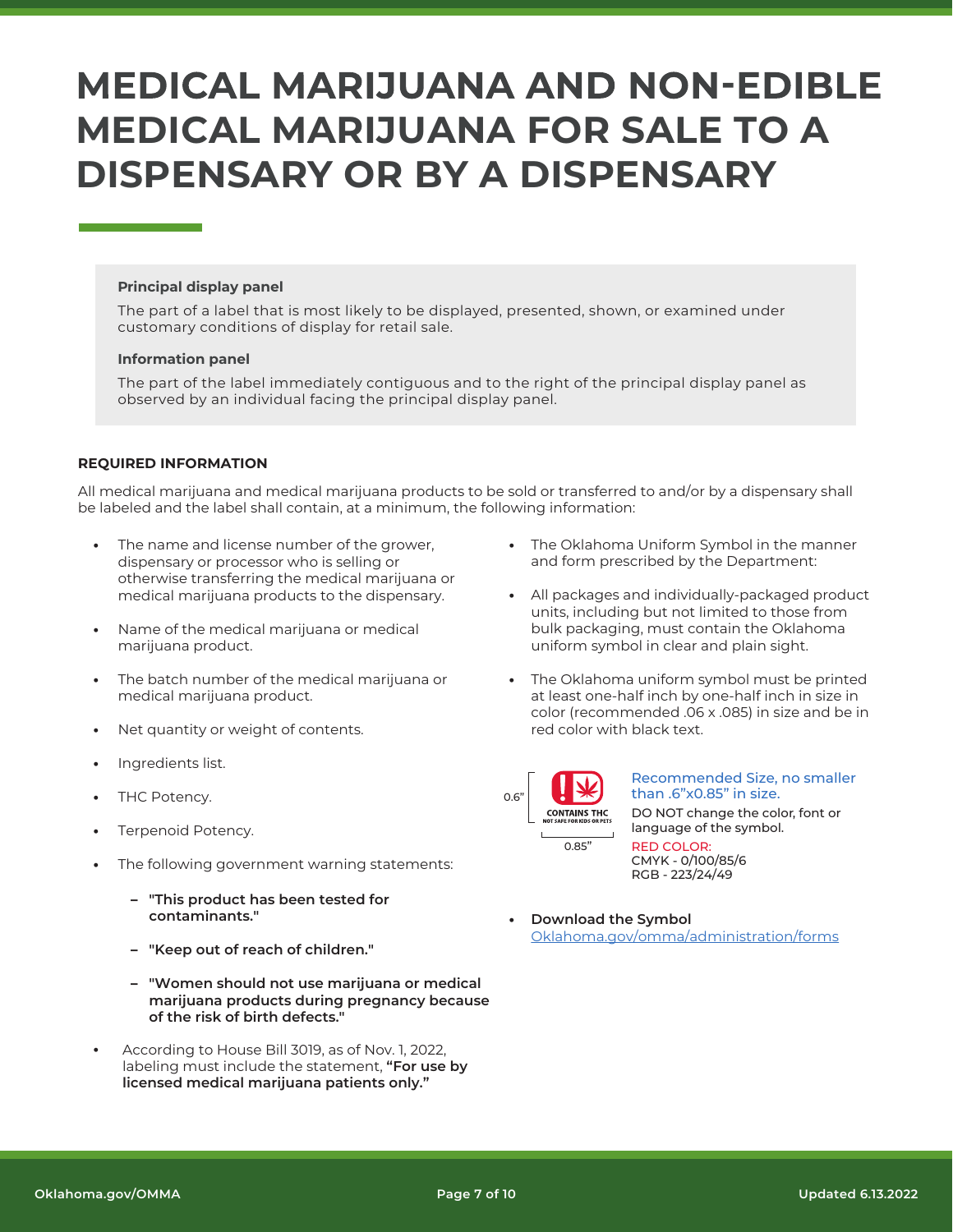#### **CHILD-RESISTANT PACKAGING**

All medical marijuana and medical marijuana products must be packaged in child-resistant containers at the point of sale or other transfer to a patient, a patient's parent or legal guardian if patient is a minor, or a caregiver. Child-resistant packaging:

- Designed or constructed to be significantly difficult for children under five (5) years of age to open and not difficult for normal adults to use properly as defined by 16 CFR § 1700.15 (1995) and 16 CFR § 1700.20 (1995). **•**
- Opaque so that the outermost packaging does **•** not allow the product to be seen without opening the packaging material.
- Resealable to maintain its child-resistant effectiveness for multiple openings for any product intended for more than a single use or containing multiple servings. **•**

#### **RECOMMENDATIONS**

- **•** Display information clearly and legibly.
- **•** Use English and at least 6-point font.
- **•** Ensure all required labeling is displayed on the outer layer of packaging.
- **•** Small packaging that makes it difficult to fit required information on the outer layer may use an information panel that is visible on the outside of the package to include some of the required information. Examples include: hangtags.

*Dispensaries and processors licensed by the OMMA are required to obtain a food license if they produce or sell any edible medical marijuana products. This license is not obtained through OMMA. For information on how to obtain your food license, please review the Food [Licensing](https://www.ok.gov/health2/documents/19077OMMA%20-%20Food%20License%20Fact%20Sheet.pdf) Fact Sheet or visit: [food.health.ok.gov.](https://www.ok.gov/health/Protective_Health/Consumer_Health_Service/Foods/)*

#### **Note: QR codes, websites and other methods that separate the information from the product are not acceptable types of supplemental labeling.**

#### **According to House Bill 3019, as of Nov. 1, 2022:**

• Medical marijuana or medical marijuana products may be placed in clear packaging. The packaging must be child resistant, have proper labeling and meet all other packaging and labeling requirements. At the point of sale, dispensaries must place anything in clear packaging into an opaque exit package.

• Concentrates must have required labeling before transfer.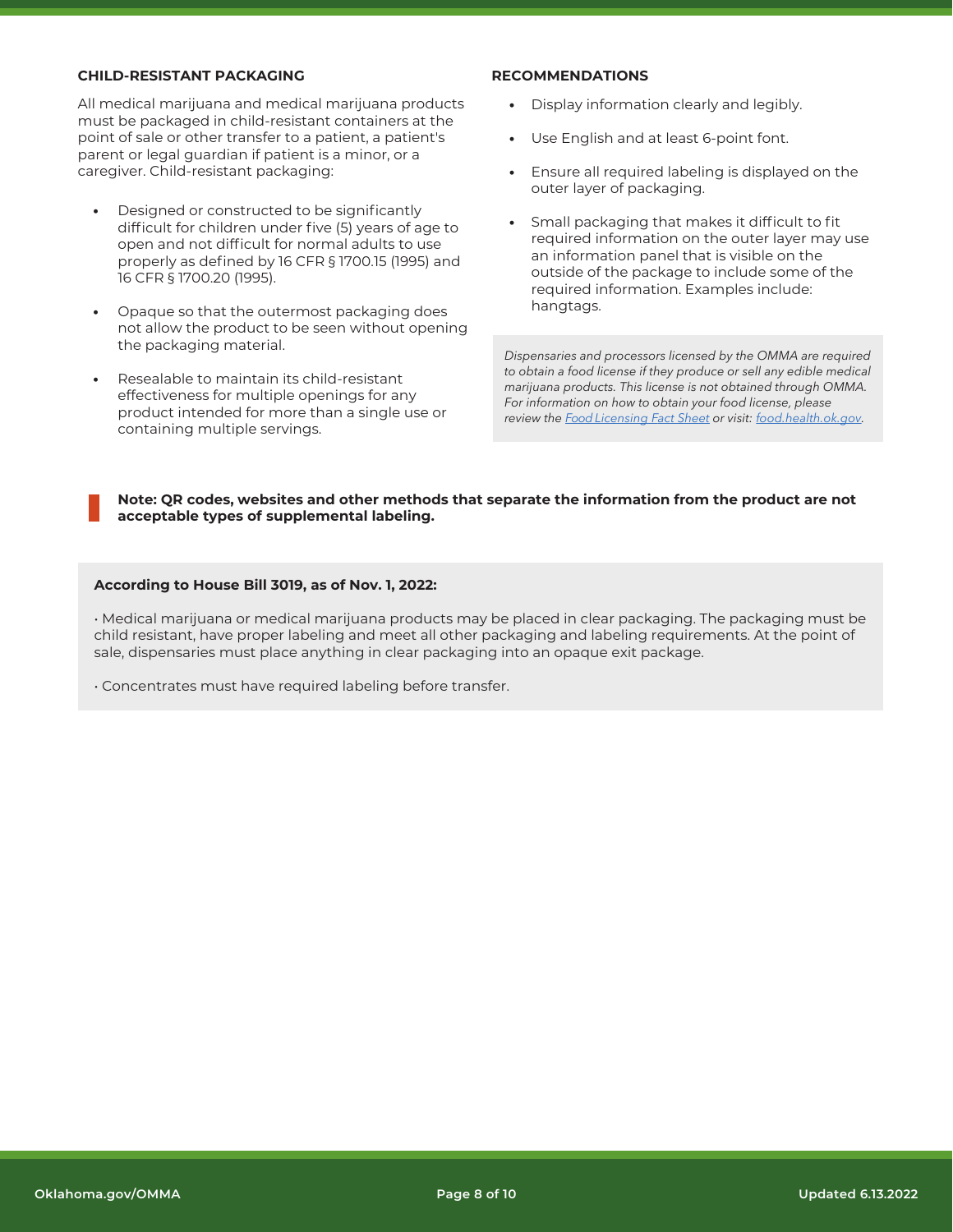## **FOOD CONTAINING MEDICAL MARIJUANA PRODUCTS**

#### **Principal display panel**

The part of a label that is most likely to be displayed, presented, shown, or examined under customary conditions of display for retail sale.

#### **Information panel**

The part of the label immediately contiguous and to the right of the principal display panel as observed by an individual facing the principal display panel.

#### **REQUIRED INFORMATION**

All food containing marijuana for sale to or by a dispensary sold or otherwise transferred between growers and/or processors shall be labeled and the label shall contain, at a minimum, the following information:

- Name, address of the business and license number. **•**
- Name of the food. **•**
- Net quantity or weight of contents. **•**
- Ingredients list. **•**
- Food allergen information. **•**
- Nutrition labeling, if required under 21 CFR § 101.9. **•**
- List of cannabis ingredients. **•**
- The batch of marijuana. **•**
- The strain of marijuana (optional). **•**
- THC dosage in milligrams per unit. **•**
- The lot code. **•**
- Nutrient content, health, qualified health and structure/function claims must comply with the [Food and Drug Administration \("FDA"\)](https://www.fda.gov/media/81606/download)  [Food Labeling Guide.](https://www.fda.gov/media/81606/download) **•**
- The following government warning statements: **•**
	- Packaging must contain the statement, **– "For accidental ingestion call 1-800-222-1222."**
	- A label must contain **"Women should not use – marijuana or medical marijuana products during pregnancy because of the risk of birth defects or while breastfeeding."**
- **•** Packaging must contain the statement, **"Keep out of reach of children."**
- **•** Packaging must contain the statement, **"This product has been tested for contaminants."**
- **•** According to House Bill 3019, as of Nov. 1, 2022, labeling must include the statement, **"For use by licensed medical marijuana patients only."**
- **•** The Oklahoma Uniform Symbol in the manner and form prescribed by the Department:
- **•** All packages and individually-packaged product units, including but not limited to those from bulk packaging, must contain the Oklahoma uniform symbol in clear and plain sight.
- **•** The Oklahoma uniform symbol must be printed at least one-half inch by one-half inch in size in color (recommended .06 x .085) in size and be in red color with black text.



#### Recommended Size, no smaller than .6"x0.85" in size.

DO NOT change the color, font or language of the symbol.

RED COLOR: CMYK - 0/100/85/6 RGB - 223/24/49

**• Download the Symbol**  [Oklahoma.gov/omma/administration/forms](https://oklahoma.gov/omma/administration/forms.html)